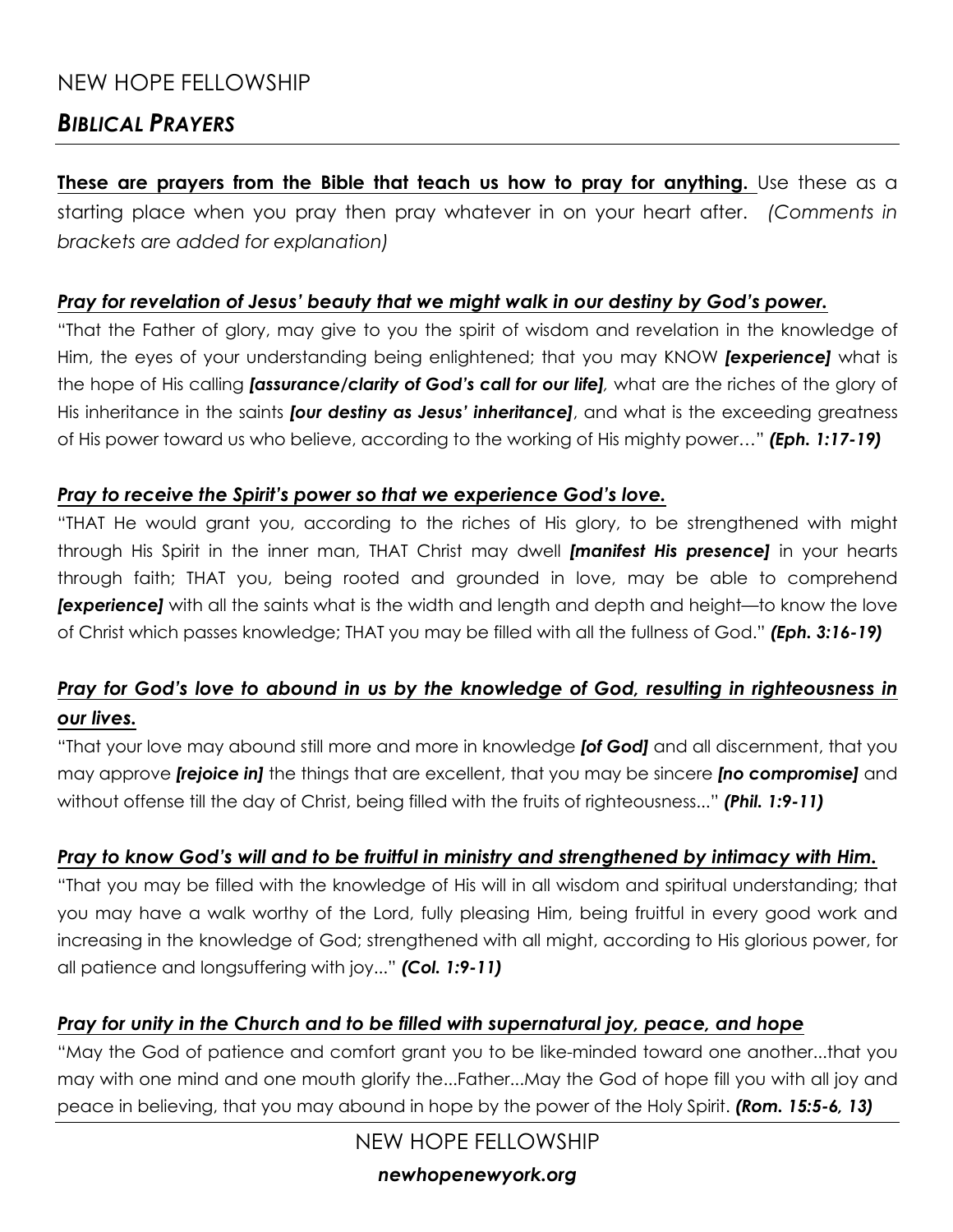## NEW HOPE FELLOWSHIP

### **PRAYERS TO PRAYER DURING INTERCESSION**

### *Pray to be enriched by all the gifts of the Spirit, including prophetic revelation.*

*"*That you were enriched in everything by Him in all utterance *[anointed preaching/singing]* and all knowledge *[prophetic revelation],* even as the testimony of Christ was confirmed in you *[by miracles],*  so that you come short in no gift, eagerly waiting for the revelation of...Jesus Christ, who will also confirm you to the end, that you may be blameless in the day of our Lord Jesus Christ." *(1 Cor. 1:5-8)*

### *Pray for the release of grace to bring the Church to maturity.*

"Praying exceedingly that... *[God will release His Spirit and grace to]* perfect what is lacking in your faith?... And may the Lord make you increase and abound in love to one another and to all... that He may establish your hearts blameless in holiness before our God and Father*." (1 Thes. 3:10-13)*

### *Pray to be worthy (prepared or made spiritually mature) to walk in the fullness of our destiny in God.*

"We pray always for you that God would count you worthy of *[prepare us for]* this calling, and fulfill all the good pleasure of His goodness *[plans for us]* and the work of faith with power, that the name of. Jesus may be glorified in you, and you in Him, according to the grace of our God."*(2 Thes. 1:11-12)*

## *That the Word will increase its influence (effectiveness) in the city as God releases His power on it.*

"Pray for us, that the word of the Lord may run swiftly *[rapidly increase its influence]* and be glorified **[confirmed with apostolic power and miracles]**, just as it is with you... The Lord is faithful, who will establish you and guard you from the evil one… May the Lord direct your hearts into the love of God and into the patience *[perseverance or endurance*] of Christ." *(2 Thes. 3:1-5)*

### *For impartation of boldness (to sing and speak the Word) by releasing healing, signs, and wonders.*

"Lord… grant to Your servants that with all boldness they may speak Your word, by stretching out Your hand to heal, and that signs and wonders may be done through the name of Your holy Servant Jesus. And when they had prayed, the place where they were assembled together was shaken; and they were all filled with the Holy Spirit, and they spoke the word of God with boldness." *(Acts 4:29-31)*

### *Release of God's promise for breakthrough.*